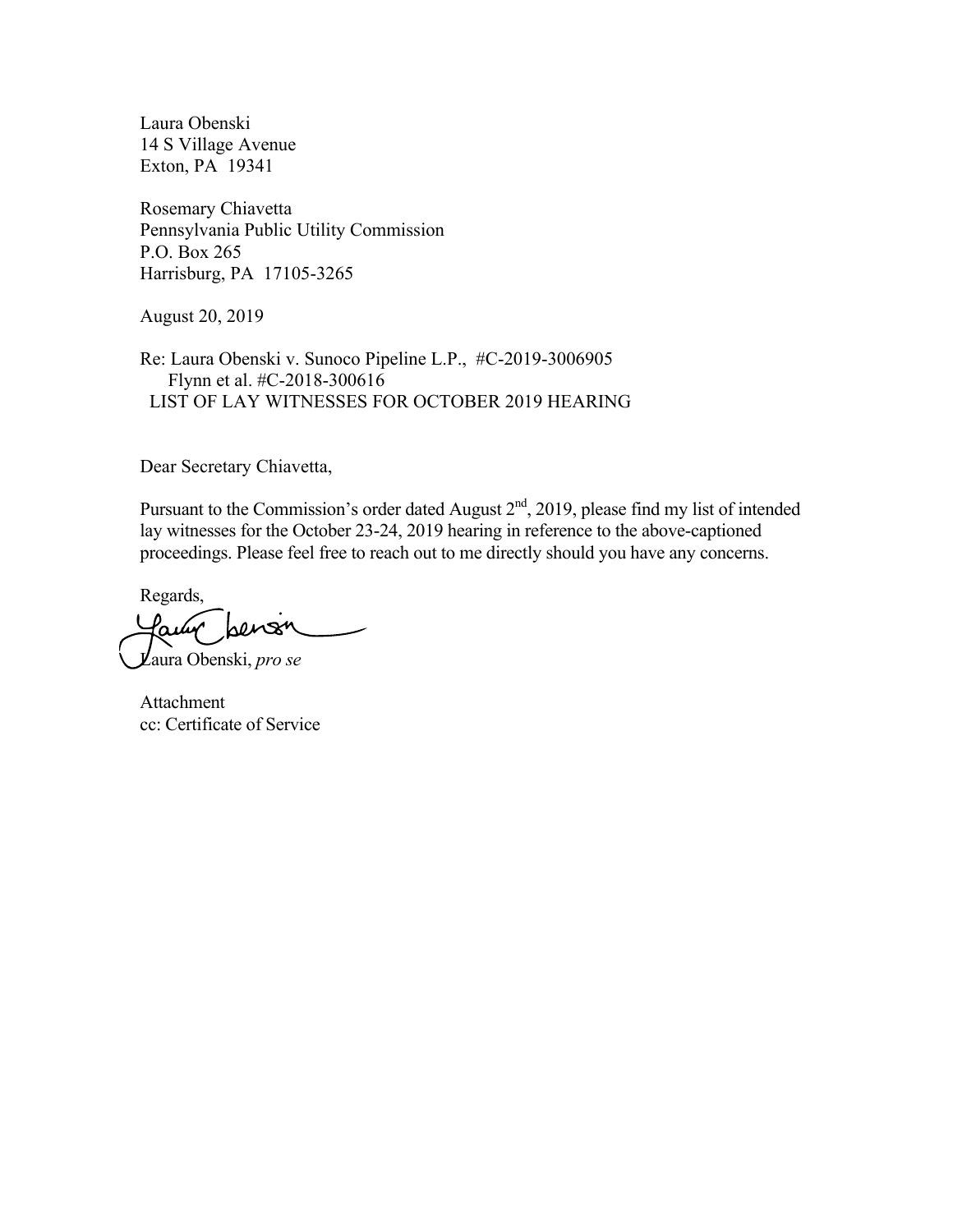## **BEFORE THE PENNSYLVANIA PUBLIC UTILITY COMMISSION**

| <b>LAURA OBENSKI</b><br>Complainant<br>SUNOCO PIPELINE L.P.<br>Respondent<br>MEGHAN FLYNN ET AL.<br>Complainants                                                                                                                                                                                                                                                                                                                                                                                                                                                                                                                                         | DOCKET #C-2019-3006905                                                                       |  |  |  |
|----------------------------------------------------------------------------------------------------------------------------------------------------------------------------------------------------------------------------------------------------------------------------------------------------------------------------------------------------------------------------------------------------------------------------------------------------------------------------------------------------------------------------------------------------------------------------------------------------------------------------------------------------------|----------------------------------------------------------------------------------------------|--|--|--|
| V.<br>SUNOCO PIPELINE L.P.<br>Respondent                                                                                                                                                                                                                                                                                                                                                                                                                                                                                                                                                                                                                 | DOCKET #C-2018-300616                                                                        |  |  |  |
| <b>LAY WITNESS LIST</b>                                                                                                                                                                                                                                                                                                                                                                                                                                                                                                                                                                                                                                  |                                                                                              |  |  |  |
| Pursuant to the Commission's order dated August 2, 2019, please find the names, titles,<br>hearing:                                                                                                                                                                                                                                                                                                                                                                                                                                                                                                                                                      | addresses, and brief descriptions of the following lay witnesses for the October 23-24, 2019 |  |  |  |
| 1.<br>Mrs. Mayme Baumann<br>Uwchlan Township, Supervisor<br>715 N Ship Road, Exton PA 19341                                                                                                                                                                                                                                                                                                                                                                                                                                                                                                                                                              | 610-363-9450                                                                                 |  |  |  |
| As Supervisor of Uwchlan Township, Mrs. Baumann will testify to the township's<br>demographics, considerations and needs in respect to Sunoco's construction and<br>operation of the Mariner East pipelines within the township; past and present<br>Supervisor, and interactions with the community related to the Mariner East pipelines.                                                                                                                                                                                                                                                                                                              | communications and experiences with Sunoco and subsidiaries while acting in her role as      |  |  |  |
| 2.<br>Dr. Emilie Lonardi, Ph.D.<br>Downingtown Area School District, Superintendent<br>540 Trestle Place, Downingtown PA 19335                                                                                                                                                                                                                                                                                                                                                                                                                                                                                                                           | 610-269-8460                                                                                 |  |  |  |
| As Superintendent of the Downingtown Area School District, Dr. Lonardi will testify to<br>the district's demographics; considerations and needs specific to the district in respect to<br>Sunoco's construction and operation of the Mariner East pipelines within the school<br>district and in proximity to the district facilities; past and present communications and<br>experiences with Sunoco and subsidiaries while acting in her role as Superintendent;<br>communications and interactions with other local and state officials and agencies when<br>acting in official role as Superintendent to the complainant and her children within the | school district, and interactions with the community related to the Mariner East pipelines.  |  |  |  |

## **LAY WITNESS LIST**

| Mrs. Mayme Baumann              |              |
|---------------------------------|--------------|
| Uwchlan Township, Supervisor    |              |
| 715 N Ship Road, Exton PA 19341 | 610-363-9450 |

| 2. | Dr. Emilie Lonardi, Ph.D.                        |              |
|----|--------------------------------------------------|--------------|
|    | Downingtown Area School District, Superintendent |              |
|    | 540 Trestle Place, Downingtown PA 19335          | 610-269-8460 |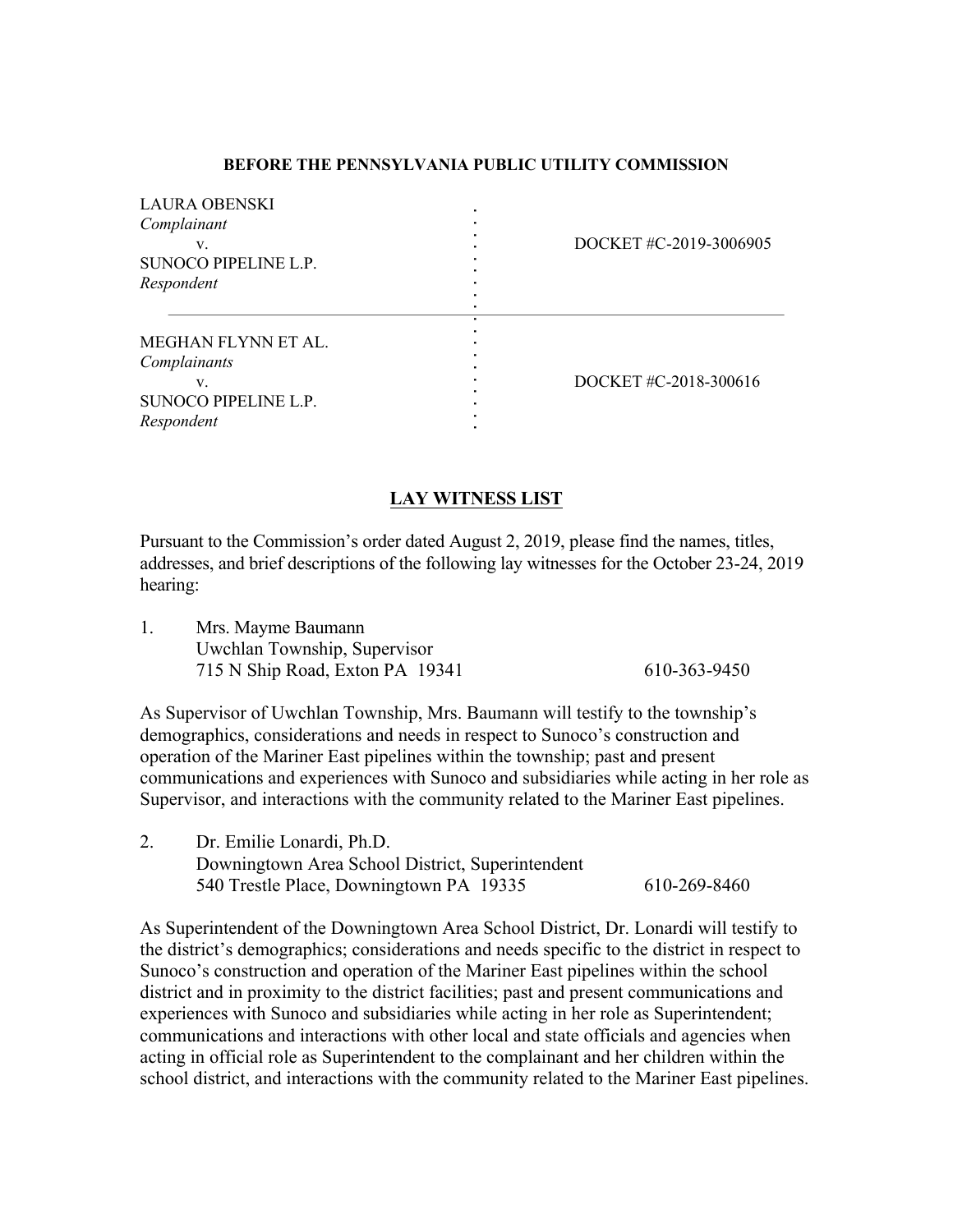3. Mr. Thomas Mulvey Marsh Creek Sixth Grade Center, Principal 489 Dorlan Mills Road, Downingtown PA 19335 610-646-0081

As Principal of the Marsh Creek Sixth Grade Center (MC6GC), Mr Mulvey will testify to school demographics; the facilities' considerations and needs in respect to Sunoco's construction and operation of the Mariner East pipelines within close proximity to the MC6GC; communications and experiences with Sunoco and subsidiaries; responsibilities related to carrying out his duties and responsibilities as Principal to the Complainant's child (who is a student) in respect to the Mariner East pipelines; concerns specific to the valve site located in close proximity to the facility, and interactions with the community related to the Mariner East pipelines.

4. Hon. Danielle Friel Otten State Representative, 155<sup>th</sup> District 631 Pottstown Pike Exton, PA 19341 484-200-8259

Hon. Representative Otten will testify to the considerations and needs of the complainant (a resident of her district) in respect to Sunoco's construction and operation of the Mariner East pipelines; communications and experiences with Sunoco and subsidiaries while acting in her role as Representative to the complainant; communications and interactions with other local and state agencies when acting in official role as Representative to the complainant and interactions with the community related to the Mariner East pipelines.

All testimony is expected to be consistent to content within my Complaint. In addition, as several witnesses are redundant to other parties' intended witnesses due to overlapping issues, please know that collaboration to eliminate redundant testimony will be ongoing in nature.

I anticipate the use of demonstrative exhibits to assist in my personal testimony and that of the witnesses identified above.

Respectfully,

ura Obenski, pro se August 20, 2019